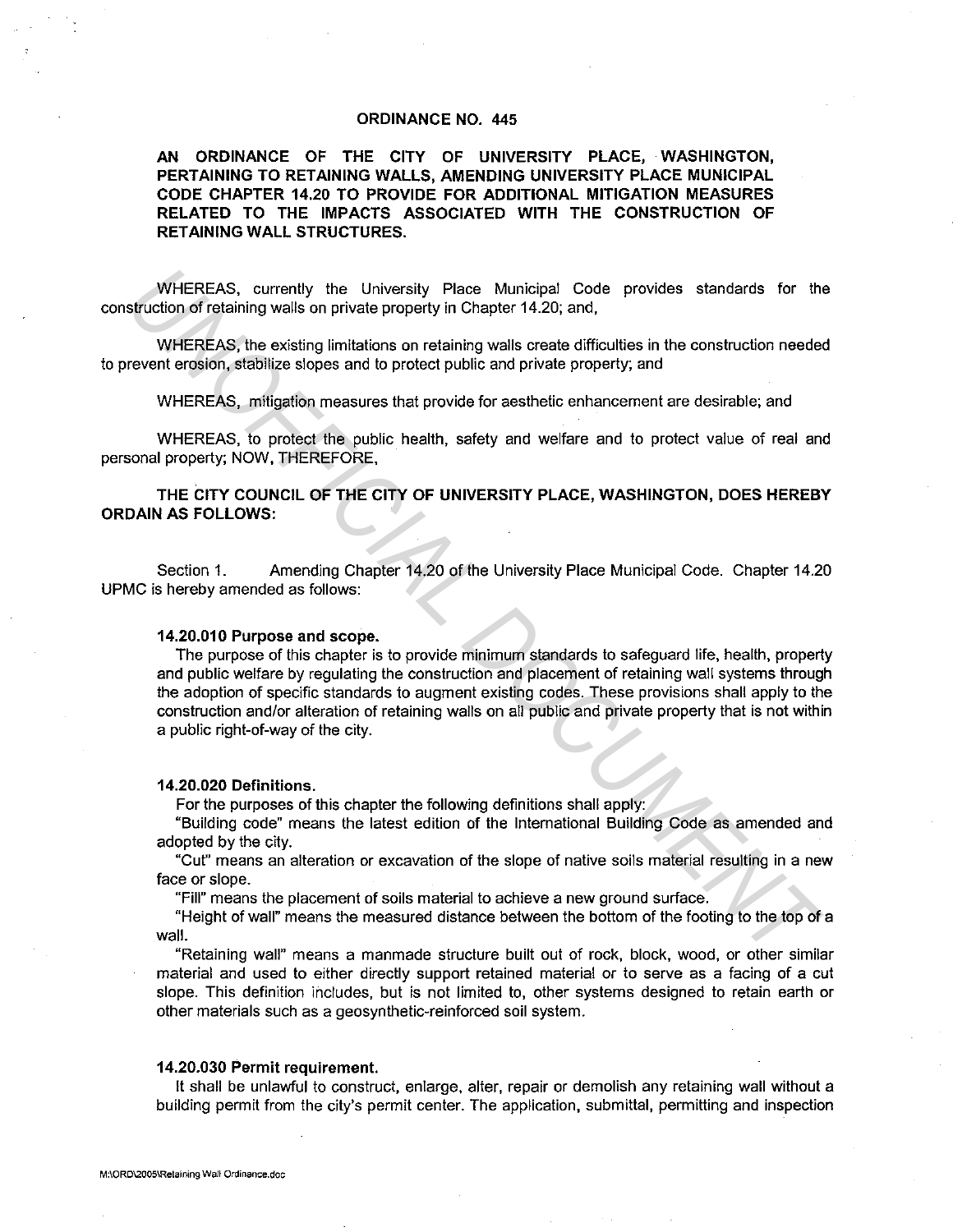requirements for retaining walls shall be as specified in the building code and other city codes and ordinances.

### **14.20.040 Exemptions.**

A. Retaining walls with a height of wall not exceeding four feet are exempt from this chapter provided that:

1. The wall is set back from any adjacent property lines or structures at a minimum distance equal to the height of the wall;

2. The material retained by the wall slopes up and away from the wall at a ratio not exceeding one foot vertical per two feet horizontal distance; and

3. The wall is not supporting a surcharge.

B. Emergency repairs required to stabilize slopes in existing active landslide areas may exceed the height limits set forth in this Chapter provided the Building Official determines the following criteria are met

1. The repairs meet the requirements of Chapter 14.05 UPMC; and

2. An imminent danger of slope failure exists that will threaten life or the safety of existing upslope or down slope property; and

3. The Building Official certifies that strict compliance with the other provisions of this Chapter is likely to result in insufficient time to complete the repairs to provide for the necessary stabilization of the active area.

4. The emergency repairs are not necessitated by actions of the applicant or property owner in violation of City codes.

5. The height of the retaining walls are the minimum necessary to stabilize the slope.

### **14.20.050 Design and construction.**

A. Retaining wall systems shall be designed for all loads as specified in the building code and in keeping with nationally recognized standards. Designs shall be based upon sound engineering and geotechnical principles.

B. Maximum Wall Heights.

- 1. The maximum height of a retaining wall in a fill section shall be limited to ten (10) feet. Any fill wall eight feet or taller, when located within 15 feet of an exterior property boundary, shall be provided with landscaping at the base of the wall equivalent to level II landscaping outlined in UPMC 19.65. Later of the material relation to the wall signs up and away from the wall at a ratio not exceeding one food vertical py the wall signs up and away from the wall at a ratio not exceeding one food vertical py the wall sign
	- 2. The maximum height of a retaining wall in a cut section shall not be limited, provided that the final grade at the top of the wall is within one (1) foot of the preexisting grade.
	- 3. Where multiple walls are situated in a terrace-like pattern they shall be considered one wall for purposes of determining the height of wall if the horizontal separation between adjacent walls is less than or equal to the combined height of the walls.

Exception: The horizontal separation may be reduced to 50% of the combined height of the walls (but in no case less than five feet), where the terraced area is landscaped with bushes and groundcover in accordance with the level II landscaping provisions of UPMC 19.65.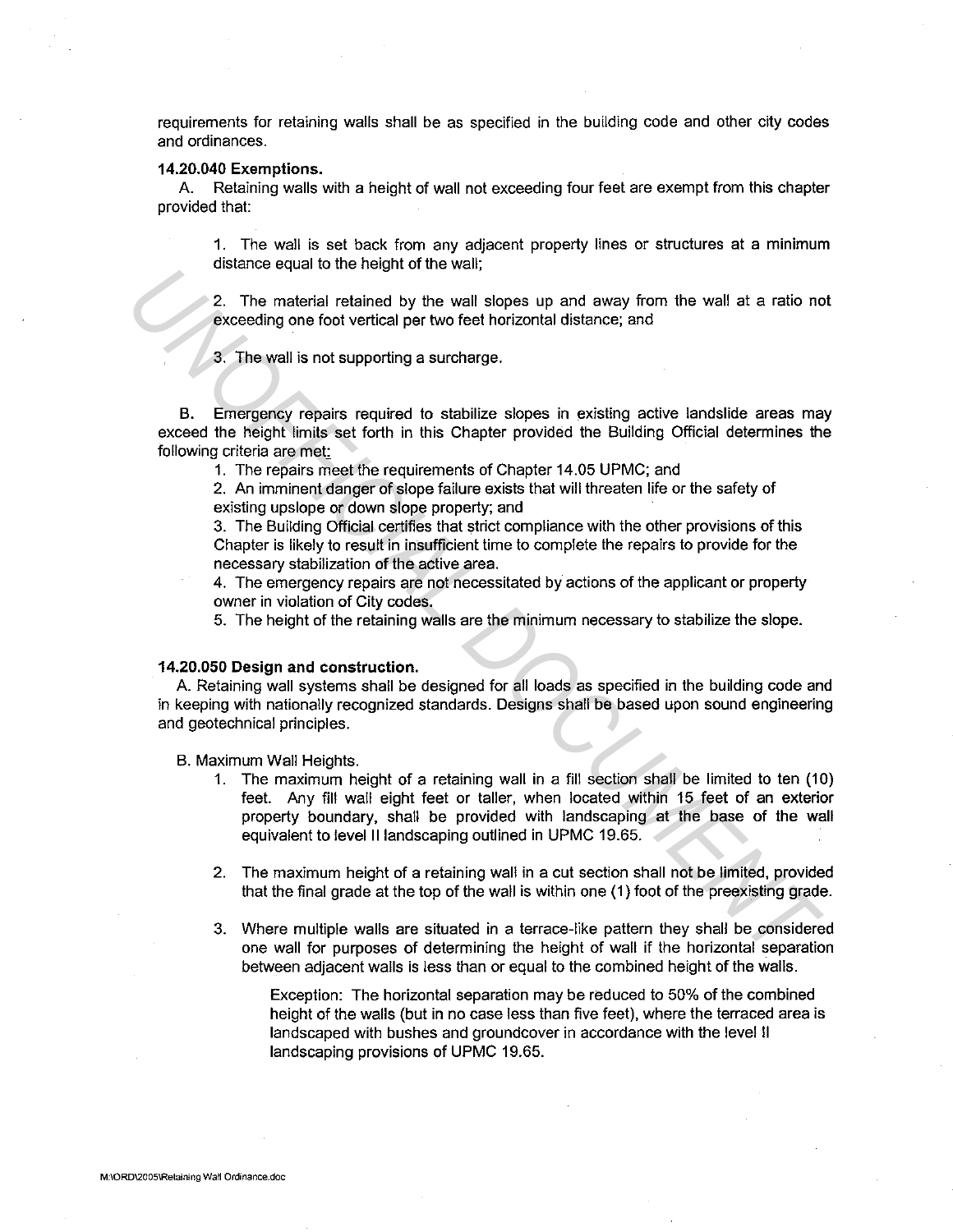## **14.20.060 Variances.**

Where there are unique constraints that would prohibit full compliance with the provisions of this chapter and would deny the property owner of use of their property that would be permitted to other properties, a variance may be considered. In these cases, the procedures in UPMC 19.85.030 shall be used. In addition to the criteria set forth in UPMC 19.85.30, an application for a variance must show how the combination of landscaping and/or natural terrain provides for mitigation of impacts equal or exceeding those provided by the prescriptive requirements.

# **14.20.070 Appeals.**

Any person or entity aggrieved by any decision or order of the Director under this Chapter may appeal the decision in accordance with the procedures and timelines established in Title 22 UPMC.

### **14.20.080 Conflicts.**

Where there is a conflict between this chapter and any other code or ordinance of the city, the more specific provisions shall apply.

#### **14.20.090 Copy to be available.**

One copy of this chapter shall be available in the office of the city clerk for use and examination by the public.

Section 2. Copy to be Available. One copy of this ordinance shall be available in the office of the City Clerk for use and examination by the public.

Section 3. Severability. If any section, sentence, clause, or phrase of this ordinance shall be held to be invalid or unconstitutional by a court of competent jurisdiction, such invalidity or unconstitutionality shall not affect the validity or constitutionality of any other section, sentence, clause, or phrase of this ordinance. 14.20.070 Appeals,<br>
Any person or entity aggrieved by any decision or order of the Director under this Chapter<br>
may apples the decision in accordance with the procedures and timelines established in Title 2<br>
UPMC.<br>
UPMC.<br>

Section 4. Publication and Effective Date. A summary of this Ordinance consisting of its title shall be published in the official newspaper of the City. This Ordinance shall be effective five (5) days after its publication.

PASSED BY THE CITY COUNCIL ON THE 16<sup>TH</sup> DAY OF MAY 2005.

Ken Grassi, Mayor